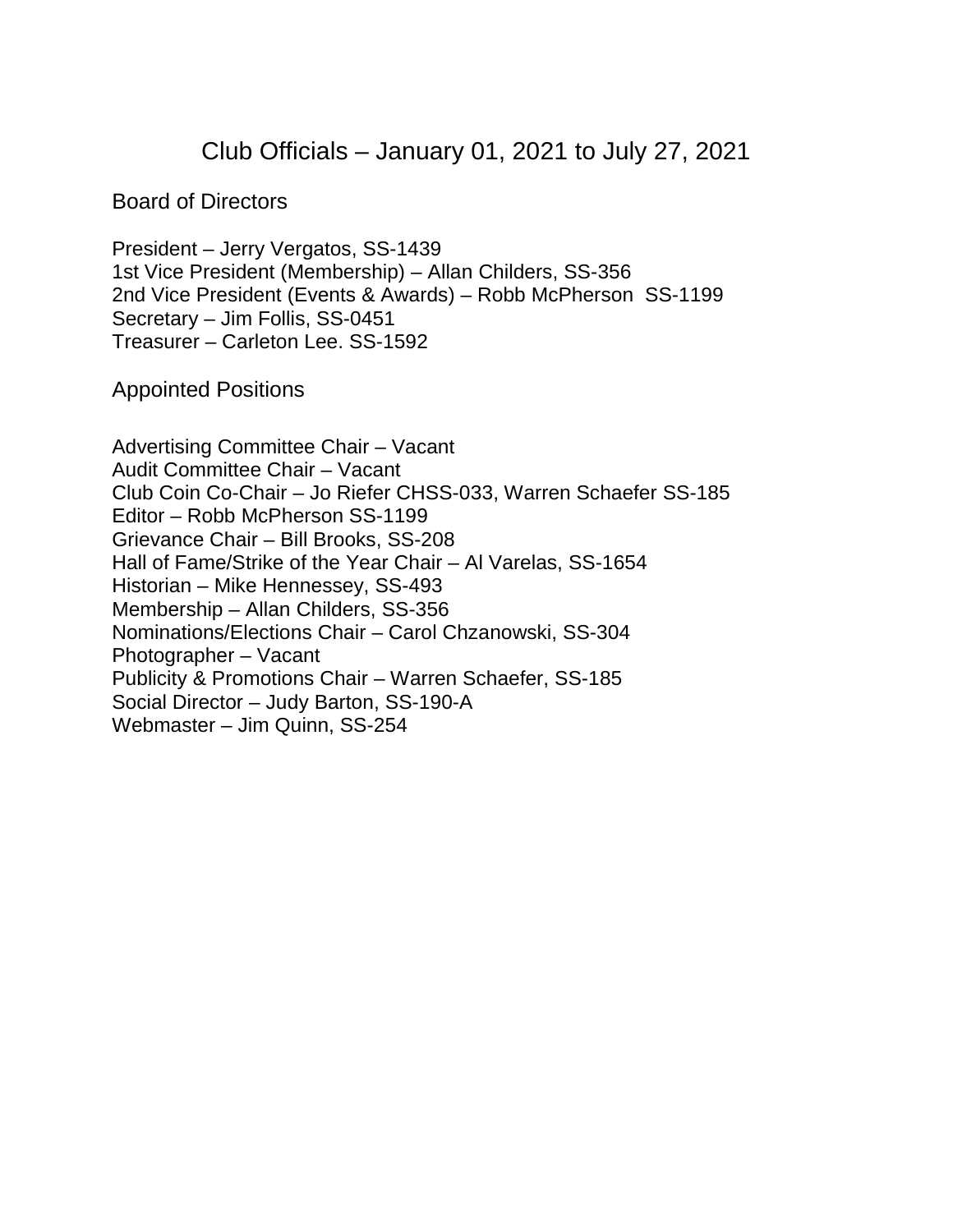Club Officials – July 28, 2021 to August 1, 2021

Board of Directors

President – Jerry Vergatos, SS-1439 1st Vice President (Membership) – Allan Childers, SS-356 2nd Vice President (Events & Awards) – Robb McPherson SS-1199 Secretary – Jim Follis, SS-0451 Treasurer – Carleton Lee. SS-1592

Appointed Positions

Advertising Committee Chair – Vacant Audit Committee Chair – Vacant Club Coin Co-Chair – Jo Riefer CHSS-033, Warren Schaefer SS-185 Editor – Robb McPherson SS-1199 Grievance Chair – Bill Brooks, SS-208 Hall of Fame/Strike of the Year Chair – Al Varelas, SS-1654 Historian – Mike Hennessey, SS-493 Membership – Allan Childers, SS-356 Nominations/Elections Chair – Jo Riefer CHSS-033 Photographer – Vacant Publicity & Promotions Chair – Warren Schaefer, SS-185 Social Director – Vacant Webmaster – Jim Quinn, SS-254